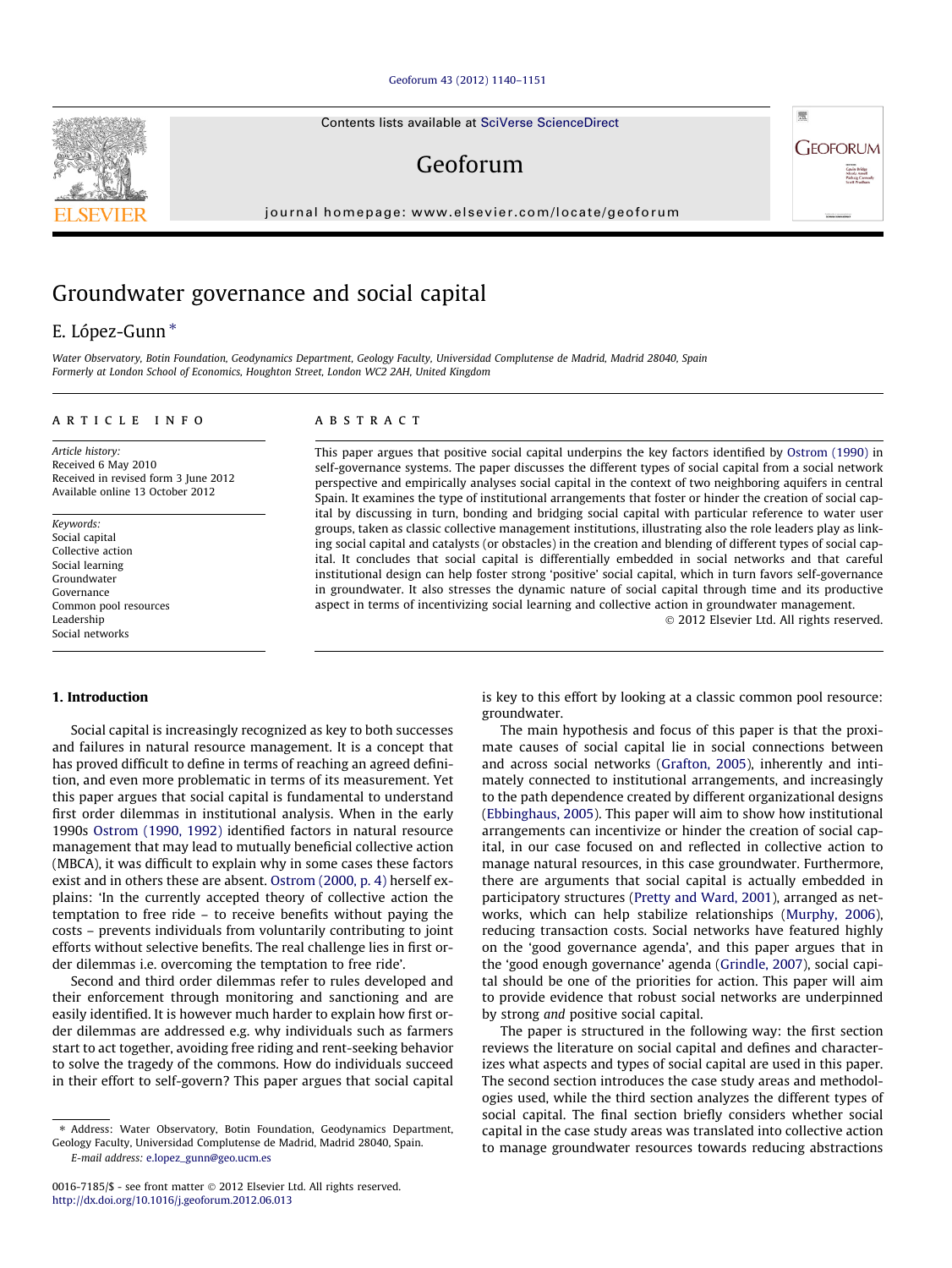to a rate in accordance with available resources as defined by the European Water Framework Directive on good ecological status ([CEC, 2000](#page--1-0)).

#### 2. Social capital and institutional arrangements

Social capital is increasingly acknowledged as a theoretical construct ([Van der Gaag and Snijders, 2005\)](#page--1-0). This carries substantial implications for the analysis of collective action in natural resource management. This is because social capital is neither directly observable nor directly measurable. The most basic defining characteristic of social capital is as a relational resource, with social relations as the basic building blocks ([SCIG, 2000\)](#page--1-0). Hence social capital refers to 'the feature of social organizations such as networks, norms and social trust that facilitate coordination and cooperation for mutual benefit' [\(Putman, 1995, p. 67\)](#page--1-0).

Social capital is now accepted as having at least three aspects: trust and trustworthiness, civic engagement and cooperation, and social networks ([Grafton, 2005\)](#page--1-0). This paper will only focus on the last aspect, the analysis of social networks as causal factors in the development of social capital, divided into three categories; bonding, bridging and linking social capital, and a particular interest on the analysis of social capital as a 'resource to action' [\(Winter,](#page--1-0) [2000](#page--1-0)), i.e. as an explanatory factor for collective action.

As stated earlier, social capital can be mobilized by groups for positive (or negative) public policy outcomes. For example, social interaction can promote trust and cooperation to curtail or restrict intensive groundwater use with a view to long term management of groundwater resources; or on the other hand, it can be mobilized for rent seeking and/or to maximize utility in the short term, with potential high negative externalities as in the case study discussed below involving damage to groundwater dependent wetlands and river base flows.

The burgeoning literature on social capital increasingly points to the inherently dynamic nature of social capital, and its characteristics as both a 'stock' of capital that can be accumulated and, at certain points, a 'flow' of capital that can be utilized, e.g. for the collective management of natural resources. However, there is also increased recognition of the limits of social capital, in particular how it addresses issues related to power and exclusion ([Bebbington et al.,](#page--1-0) [2004; Fine, 2001, 2010](#page--1-0)). Questions have also been raised on the causality chain, i.e. whether social capital is a dependent variable, perceived as an outcome, where trust and cooperation are deliverables and goals in themselves, or whether it is an independent variable (the social network perspective), which instead studies how social capital can facilitate collective action. There have been criticisms on the lack of clear causality as a general problem for analyses of social networks [\(Borgatti and Foster, 2003; Lin, 2001](#page--1-0)) including for social capital research. This circularity of reasoning is hindered by the identification of similar elements as determinants and consequences ([Portes, 1998; Portes and Landolt, 1996\)](#page--1-0). Yet according to [Waldstrøm and Svendsen \(2008, p. 1503\)](#page--1-0) the solution to the problem of causality adopted in this paper ''lies in the understanding of the actual and potential parts of social capital, since this opens the clarification of the direct and derived benefits from social capital''. That is, accept that networks can be studied as both explanatory and outcome variables [\(Bodin and Crona, 2009](#page--1-0)). This paper will adopt a sequential analysis which first analyzes how institutional arrangements have facilitated (or hindered) the creation of certain types of social capital, and second, analyzes to what extent this is translated into effective groundwater management (i.e. show whether there is a correlation between the existence of social capital and community based resource management).

In the last 10–15 years there has been increased agreement in the literature on the main types of social capital; namely bonding, bridging and linking social capital [\(Woolcock, 2001\)](#page--1-0). Bonding social capital facilitates group identification through shared values and norms, and refers to social capital generated by members of a relatively homogenous group. It has been defined by [Woodhouse](#page--1-0) [\(2006\)](#page--1-0), as essential for individuals and groups to 'get by', and it is normally embedded in the relationships between people, who tend to know each other well and therefore have 'strong ties' to other people in their community or collectivity. Normally this relates therefore to trusting and cooperative relationships between members of a group who have a shared social identity, and have intracommunity ties, stimulating generalized reciprocity (e.g. in norms of behavior) and social cohesiveness. By contrast, bridging social capital refers to social capital generated and shared through interconnections. It is much more scattered and wide ranging, and according to [Woodhouse \(2006\),](#page--1-0) it is necessary to 'get ahead', bolstered by the strength of 'weak ties' ([Granovetter, 1973\)](#page--1-0). It facilitates the interaction between diverse groups, which are often not homogeneous. In fact it is this social diversity and heterogeneity which triggers innovation, by increasing exposure to a wider range of information and resources. Bridging social capital is increasingly acknowledged to be the creative, constructive part of social capital ([Svendsen and Svendsen, 2004](#page--1-0)), developing links and ties between people that are not alike ([Szreter and Woolcock, 2004](#page--1-0)).

Thus bridging social capital is generated and shared through interconnections, and in particular to inter community ties, which provide access to new information and resources. It places particular emphasis on external linkages governing the relationship between different types of organizations ([Pretty and Ward, 2001\)](#page--1-0). The literature (e.g. [Svendsen and Svendsen, 2004](#page--1-0)) argues that it is bridging social capital which is the productive aspect of social capital. Here, higher level authorities can play an important strategic role in legitimizing collective institutions like Water User Associations ([Lopez-Gunn and Martinez-Cortina, 2006](#page--1-0)). Different authors have identified that the state itself might play a key role in social capital construction ([Evans, 1996; Skocpol, 1996; Warner,](#page--1-0) [2001](#page--1-0)), and where strong lateral ties between individuals and organizations can help produce more egalitarian and robust democratic structures, which indicates a balance between autonomy and yet established linkages. In a multilevel context higher level authorities are fundamental to "crowding in" or "crowding out" initiatives to self-organize [\(Ostrom, 2000\)](#page--1-0).

Meanwhile linking social capital refers to broader relations, normally vertically between individuals or groups that are in formal power or authority (e.g. financial or political) ([Woolcock,](#page--1-0) [2001](#page--1-0)). According to [Evans \(1995\)](#page--1-0) this is crucial because these links allow people access to resources, ideas and information from those in power. According to [Sabatini \(2009\)](#page--1-0) this will enable group members to 'scale up' micro-level social capital and social action to a politically – and an economically effective – level. Therefore it can bridge the informal power aspects of bonding social capital (trust, reciprocity) with social networks, towards institutionalized formal power ([Szreter and Woolcock, 2004](#page--1-0)).

#### 3. Case study area and methodology

The paper will analyze social capital in two specific geographical contexts: two neighboring aquifers located in a central region in Spain (see [Fig. 1](#page--1-0) and [Table 1\)](#page--1-0) and their respective Groundwater User Associations (see [Table 2\)](#page--1-0). Both aquifers are some of the largest in Western Europe, and have similarities and differences, in terms of water use with intensive water use from the mid 1970s.

The Western Mancha aquifer occupies an area of 5500 km<sup>2</sup>, with an estimated renewable extraction ranging between 300 Mm<sup>3</sup>/yr to the more conservative 260 Mm<sup>3</sup>/yr in the Guadiana River Basin Plan ([CHG, 1998](#page--1-0)). It is estimated that  $3000 \text{ Mm}^3$  have